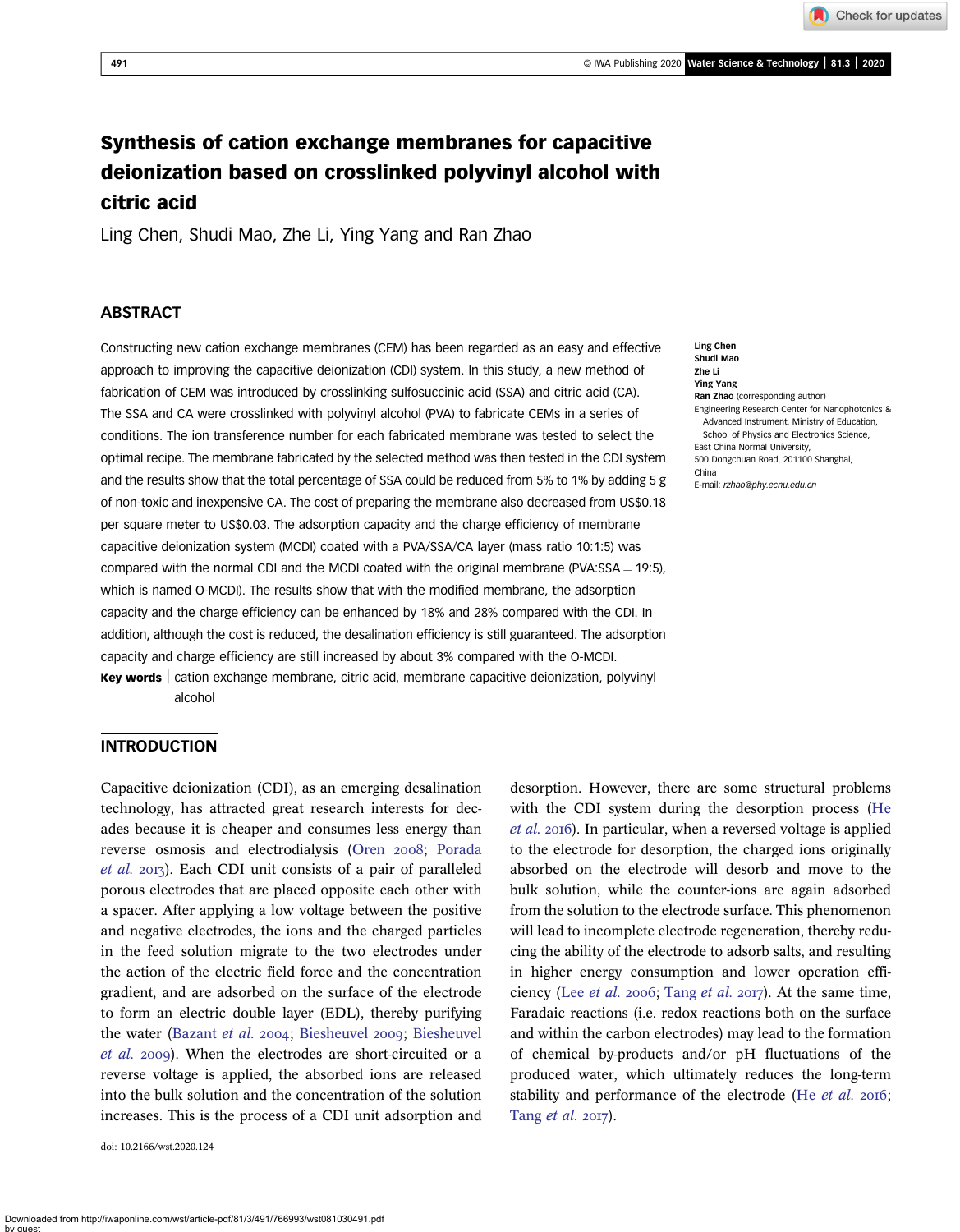To overcome this weakness, membrane capacitive deionization (MCDI) was introduced by Lee  $et$  al. (2006). As the modification of CDI, MCDI uses anion and cation exchange membranes (CEM) on the surface of anode and cathode, respectively. Such a simple modification allows the counter-ions to freely enter the pore structure, while the co-ions are blocked off, which leads to an increase in the desalination efficiency and capacity (Zhao [et al.](#page-7-0)  $2013$ ; Kim *[et al.](#page-7-0)*  $2015$ ). The counter-ions can also be completely discharged from the electrode region during the regeneration step compared to the CDI system ([Biesheuvel](#page-6-0) [et al.](#page-7-0)  $20I4$ ; Kim et al.  $20I5$ ). Therefore, the most critical part of MCDI is the design and application of membranes.

Basic research on ion membranes began in 1925, when Michaelis and Fujita studied the homogeneous weak acid colloid membrane [\(Michaelis & Fujita](#page-7-0) 1925). Around 1940, the demand of industrial application promoted the development of synthesis of ion-exchange membranes based on phenolic condensation (Wassenegger  $\&$  Jaeger 1940). In the 1970s, the sulfonated polytetrafluoroethylene 'Nafion series' CEM developed by the Dupont Company of the United States realized its large-scale application in the chlor-alkali production industry, energy storage and conver-sion systems (such as fuel cells) ([Kerres](#page-7-0) 2001). It has been found that Nafion is rarely used in water treatment due to excessive swelling and high cost (Kim *[et al.](#page-7-0)* 2004). Many researchers have therefore focused on the development of good mechanical properties and chemical stability membranes with lower cost to achieve the goal of commercialization of CDI (Lee  $et$  al. 2005).

Polyvinyl alcohol (PVA) has the advantages of strong film-forming ability and good hydrophilicity. It is a common polymer matrix and its mechanical properties and thermal stability can be improved through freezing, heat treatment, irradiation and chemical crosslinking ([Lebrun](#page-7-0) et al. 2002; [Bolto](#page-6-0) et al. 2009). However, PVA itself does not have a fixed charge and is poorly hydrophilic. It is usually necessary to use organic functional groups such as hydroxyl, amine, carboxylate, sulfonate, and quaternary ammonium to provide hydrophilic or ionic groups. All polyfunctional compounds capable of reacting with hydroxyl groups can usually be crosslinked with PVA to obtain a spatial network structure (Kim [et al.](#page-7-0) 1992; [Krumova](#page-7-0) et al. 2000).

Kim et al. studied the crosslinked CEM by PVA and sulfosuccinic acid (SSA), and applied it in the field of MCDI. They reached the conclusion that the use of composite membranes could enhance the desalination ability of CDI [\(Kim](#page-7-0)  $& Choi 20I0$  $& Choi 20I0$ . During the preparation process of CEM, SSA can be used as a crosslinking agent and a donor of the hydrophilic group  $(-SO_3H)$ . In our previous study ([Chen](#page-6-0)  $et$   $al.$  2020), we found the optimal reaction conditions and parameters for the preparation of a crosslinked SSA/ PVA composite membrane. It turns out that the CEM significantly increases the adsorption capacity by more than 15%, and the charge efficiency increases by about 25% on average when 5% SSA was used and the crosslinking temperature reached 100 °C. However, SSA is expensive (about US\$0.4 per gram), and so we introduced cheap citric acid (CA, US\$0.003 per gram) to reduce the mass of SSA. Although reducing the cost of the membrane, it also successfully achieved high desalination efficiency. Compared with the original membrane, the crosslinked membrane modified by CA increased the charge efficiency and the adsorption capacity by about 3%. In this study, the desalination efficiency of different mass of CA/SSA/PVA composite membranes were investigated. Here, we expect that the crosslinked CA/SSA/PVA composite membrane results in high desalination efficiency due to the addition of sulfonic acid groups and carboxyl groups, which do not participate in the crosslinking reaction. The important thing is that the modified membrane is inexpensive, which is about US\$0.03 per square meter, much lower than 5% SSA/PVA membrane (US\$0.18 per square meter). At present, the price of ion-exchange membranes (homogeneous membranes) on the market is generally higher than US \$142.7 per square meter, and even the heterogeneous membranes cost about US\$70.

# MATERIALS AND METHODS

# Materials

Fully hydrolyzed PVA (average  $Mw = 75,000-80,000$ ) and the CA\_SSA (70 wt% solution), which acted as a crosslinking agent as well as a donor of the hydrophilic group with the sulfonic and carboxyl group  $(-SO<sub>3</sub>H$  and  $-COOH)$ , were purchased from Aldrich Chemical Co. (Milwaukee, WI, USA). The NaCl, KCl, NH<sub>4</sub>Cl, CaCl<sub>2</sub>, and MgSO<sub>4</sub> used in the experiments were of analytically grade and acquired from Sinopharm Chemical Reagent Co. (Shanghai, China).

### Preparation of the carbon electrodes

First, the solvent N-methyl-2-pyrrolidone (NMP, Aldrich) and the polymer binder poly(vinylidene fluoride) (PVDF,  $Mw = 275,000$ , Aldrich) were mixed at a ratio of 31:1. This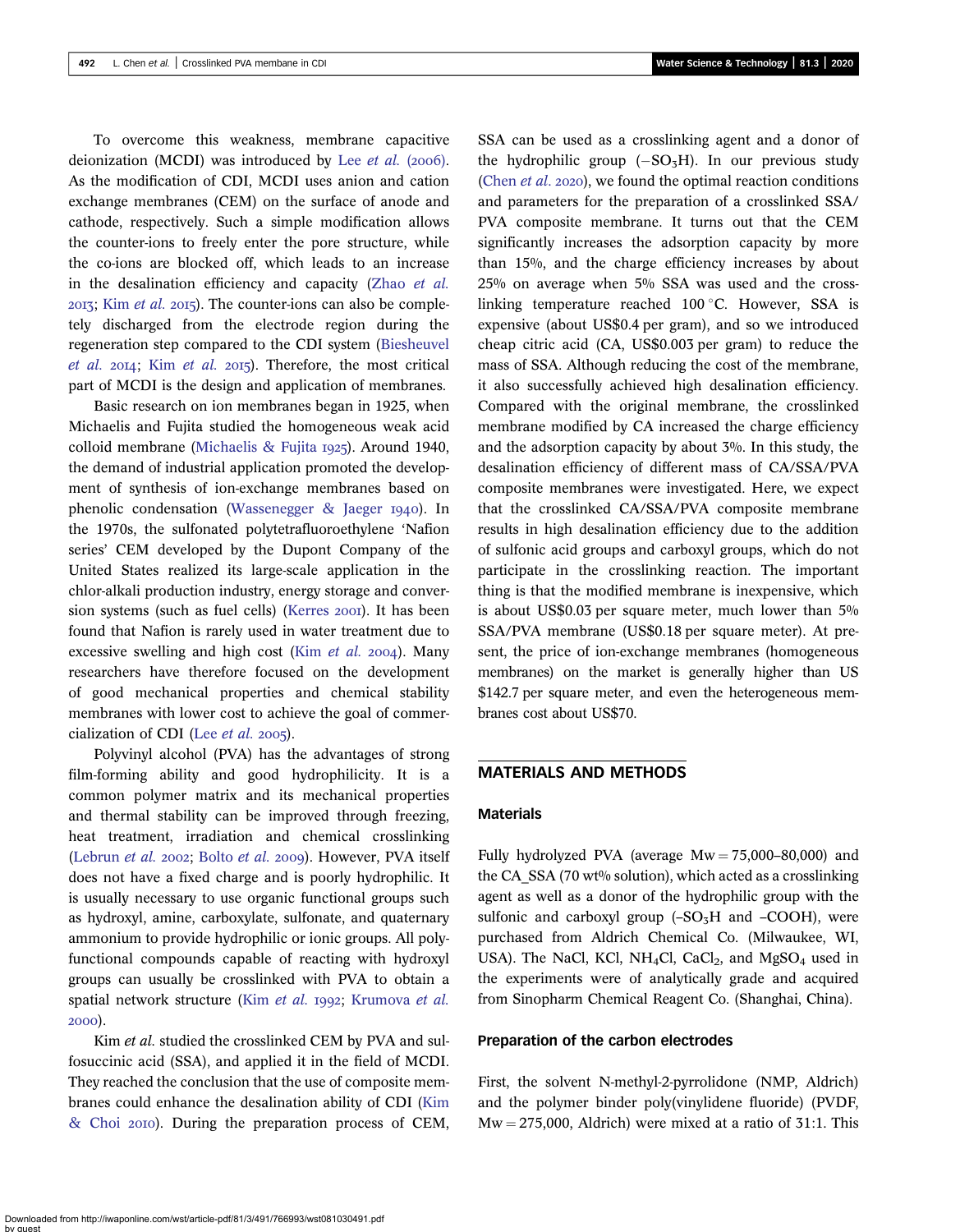was then heated and stirred for several hours to be clear and transparent. After that, the activated carbon powder (YP-50F, KURARAY) was added to the homogenous slurry. The slurry needs to be ball milled and defoamed before it can be used. Finally, the slurry was cast onto a graphite sheet to a thickness of 200 μm and dried at room temperature for 2 or 3 days.

### Fabrication of the CEM

Aqueous 10 wt% PVA solution was prepared by dissolving dry PVA in water and then heating at  $90^{\circ}$ C for 6 h. The PVA solution was mixed together with SSA solution, and the mixture was vigorously stirred at room temperature for 24 h. The amount of SSA was 1 wt% of the total solution. After mixing, an appropriate amount of CA solution was added dropwise into the solution and then heated at 60 $\degree$ C for 3 h. The obtained homogeneous polymer solution was casted onto the prepared carbon electrode, and the thickness of the film was controlled with a four-sided preparation device (SZQ type, Tianjin Kexin Testing Machine Factory Co., China, selecting a side with a thickness of 200 μm). The electrode was then dried in a vacuum oven at  $60 °C$  for 1 h to evaporate the excess solvent. After that, the temperature was increased to 100 $\degree$ C so that further crosslinking reactions between the polymers occurred to form a CEM. Finally, the membrane electrode with a thickness of 100 μm was obtained. The reaction mechanism of PVA, SSA, and CA is shown in Figure 1.

### Open-circuit voltage testing

The selective permeability of the counter-ions through the ion-exchange membrane is measured by the ion transference number ([Buck](#page-6-0) et al. 2002). It is related to the ratio of the concentration of ion-exchange groups in the membrane (fixed ion concentration) to the concentration of the external solution. In general, there are two methods for measuring the ion transference number: membrane potential method and electrodialysis ([Forland & Ostvold](#page-7-0)  $1974$ ; [Zhao](#page-7-0) et al. ). In this experiment, the ion transference number and the selective permeability were estimated using the testing membrane potential method, which uses a NaCl solution (the mobility of  $Na<sup>+</sup>$  and  $Cl<sup>-</sup>$  is almost equal).

The measurement of transference number is performed in a dual pool instrument, as shown in [Figure 2.](#page-3-0) The membrane samples were immersed in a 1 mol/L NaCl solution for more than 2 h, and were transferred between the two chambers. The same volume of NaCl solution was injected into the two tanks for at least 5 min before measuring (the concentration of the dilution solution  $(C_1)$  was 5 mmol/L, but the concentrated solution  $(C_2)$  was changed (5– 500 mmol/L)). The open-circuit voltage (OPV) was measured using a pair of Ag/AgCl reference electrodes (washed thoroughly with water and allowed to stand overnight). In general, when the ratio of  $C_2$  to  $C_1$  was relatively high, the measured membrane potential was also higher.

During the experiment, the CEM has selective permeability, allowing only cations to pass; therefore, the ion concentration on both sides of the membrane will be different and the membrane potential will be generated. The cation mobility can reflect the ion selectivity of the CEM. The higher the mobility, the better the selectivity.

When an electrolyte solution with a 1:1 valence is used and the potential difference between the reference electrode and its surrounding solution is ignored, the transference number of cations can be calculated according to Equation (1) [\(Nagarale](#page-7-0) *et al.* 2004):

$$
V_M = (2\bar{t}_{+} - 1)\frac{RT}{F}\ln\left(\frac{a_{\pm 2}}{a_{\pm 1}}\right) \tag{1}
$$

where  $a_{\pm 1}$  and  $a_{\pm 2}$  are the average ion activity of  $C_1$  and  $C_2$ , respectively; F is the Faraday constant;  $V_M$  is the membrane potential; R is the gas constant; T is the temperature; and  $\bar{t}_+$ is the transference number of cation in the membrane.



Downloaded from http://iwaponline.com/wst/article-pdf/81/3/491/766993/wst081030491.pdf by guest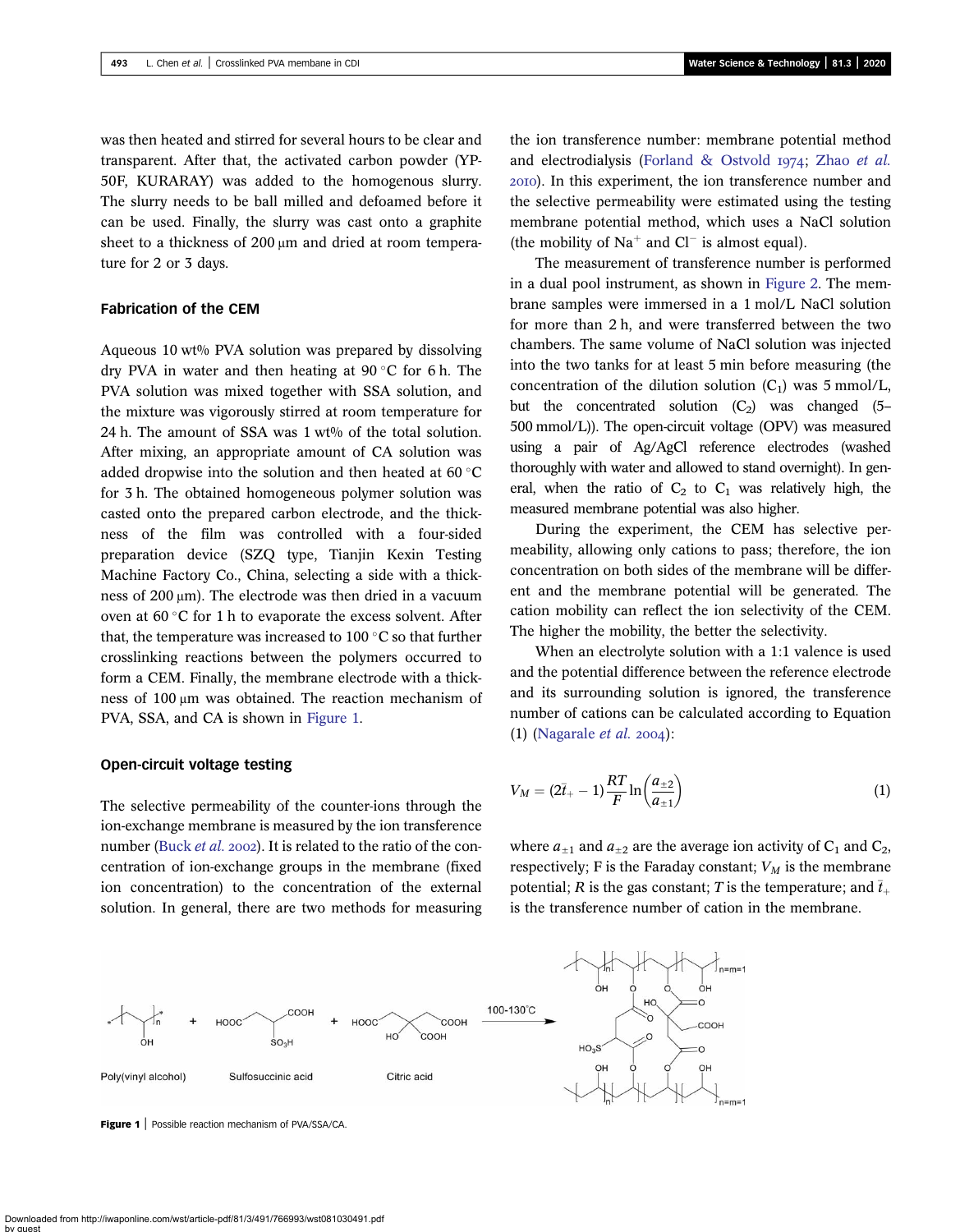<span id="page-3-0"></span>

Figure 2 | Schematic diagram of the dual pool instrument.

When using an electrolyte solution with a valence of 2:1, the membrane potential can be calculated using Equation (2):

$$
V_M = \left(\frac{3}{2}\overline{t}_+ - 1\right) \frac{RT}{F} \ln\left(\frac{a_{\pm 2}}{a_{\pm 1}}\right) \tag{2}
$$

# Desalination experiments

Five pairs of electrodes were used in the experiments. Each unit cell consisted of two relatively parallel electrode sheets,  $60 \times 60$  mm<sup>2</sup> with a 1.3-cm-diameter hole in the middle. The reverse of the electrodes were made of flexible graphite sheets as inert current collectors, and adjacent electrode sheets were separated by a spacer to prevent short circuits. In the experiments with membranes (denoted as the MCDI), the CEM electrode acted as the cathode and the pure carbon electrode acted as the anode.

Electrosorption experiments were carried out in a batch mode, depicted in Figure 3. Using a peristaltic pump  $(YZ1515 \times,$  Longer) during the experiments, the NaCl solution flowed through the stack from a small reservoir. The conductivity meter was connected to a data-acquisition system (LEICI DDSJ-308A, INESA (Group) Co., Shanghai, China) and was immersed in the effluent water to measure the conductivity. The adsorption and desorption processes of the solution were designed by the electrochemical workstation (ZF-100, Shanghai and Zhengfang Electronic Appliance Co., China).

# RESULTS AND DISCUSSION

# Ion transference number

In the previous study [\(Chen](#page-6-0) *et al.* 2020), we obtained the highest ion mobility and the highest charge efficiency when the mass fraction of SSA was 5% and the crosslinking



Figure 3 | Schematic diagram of experimental setup and MCDI unit cell configuration.

Downloaded from http://iwaponline.com/wst/article-pdf/81/3/491/766993/wst081030491.pdf by guest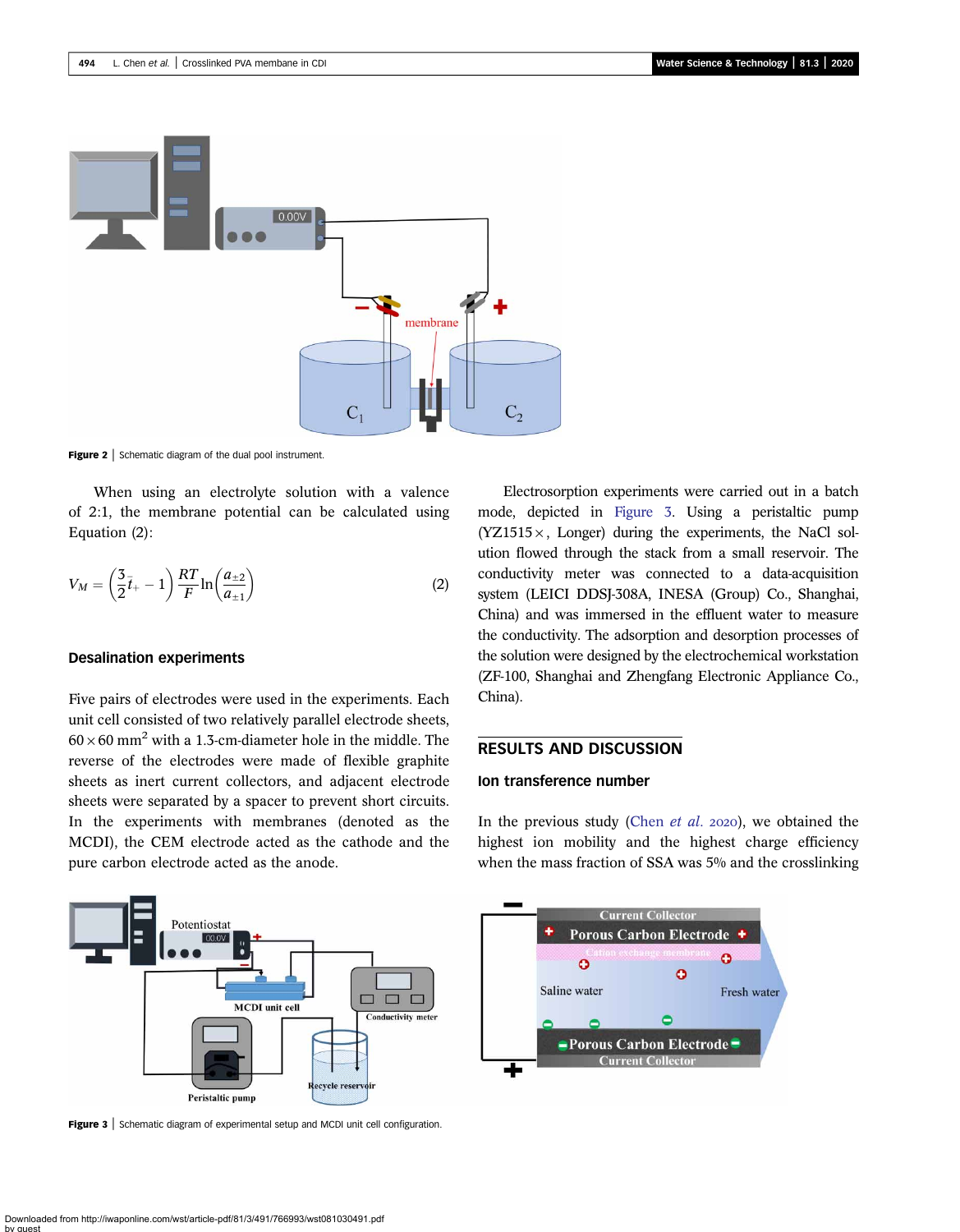

Figure 4 | Membrane potential and theoretical fitting results at different mass of CA.

temperature was 100 °C. The degree of crosslinking of PVA/ SSA membrane significantly affects its ion selectivity. Under 100 $\degree$ C, the crosslinking degree of the polymer composite membrane is at the optimal level, which not only retains the space structure sufficient for transporting ions, but also introduces a sufficient number of ionic groups, and so the ion selectivity of the membrane is optimal. SSA is expensive, and we tried to replace it with cheap crosslinking agents with functional groups (such as CA). Figure 4 shows the sodium ion transference number of the PVA/1%SSA/CA membrane calculated from the membrane potential at different mass of CA. When the mass of CA is 5 g, the ion selectivity of the membrane is optimal. The following experimental data of each group are obtained by averaging the results of the last three cycles (the experiment was unstable in the first and second cycles, so was not used).

The results revealed that the mobility of the modified membrane was 0.8061, 0.8642 and 0.8454, respectively. Each value corresponds to a different amount of CA (1 g, 5 g, and 10 g). It can be seen that when the mass of CA is 5 g, the ion selectivity is optimal. The crosslinking degree of the PVA composite membrane significantly affects its ion selectivity. Considering both the space in the polymer electrolyte that can accommodate and transfer hydrated ions and the number of ionic groups, the optimal mass of CA is 5 g, as shown in Figure 5. The degree of crosslinking, the polymer space and the number of ionic groups are at an optimum level to optimize the selectivity.

### Desalination performances of the CDI and MCDI cells

Capacitive deionization tests were performed on the two systems (CDI and MCDI) and the results are shown in [Figure 6.](#page-5-0)

The NaCl concentration was determined from the linear relationship between NaCl concentration and conductivity (Equation (3)):

$$
C = \left(\frac{\sigma - 4.5}{121.29}\right)^{1/0.9826} - 0.13\tag{3}
$$

where  $\sigma$  is the conductivity recorded during the experiments.



Figure 5 | Different crosslinking degree at different mass of CA.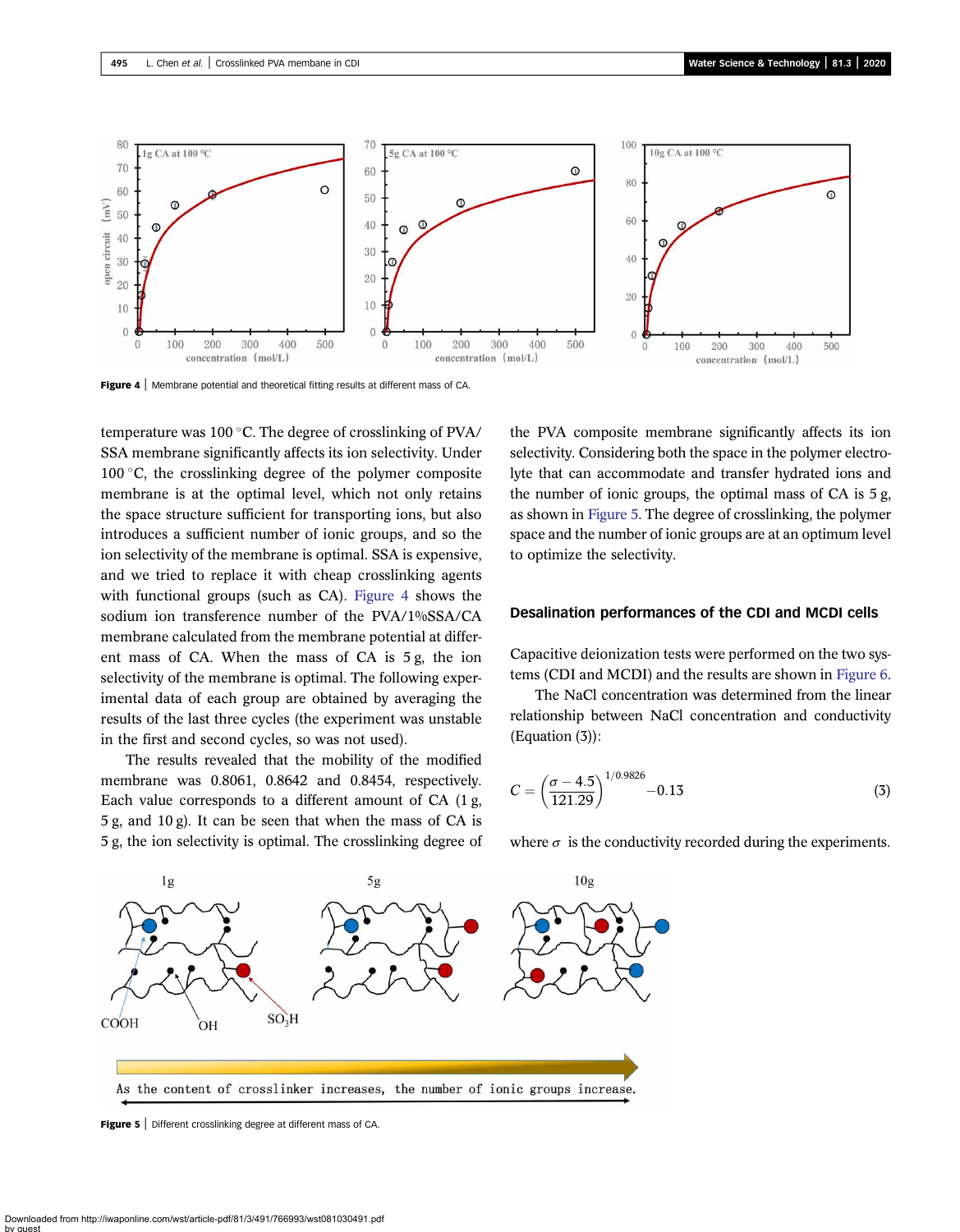<span id="page-5-0"></span>

Figure 6 | Conductivity curve of CDI and MCDI.



Figure 7 | Desalination ability comparison of CDI and MCDI.

The desalination capacity and charge efficiency of the two systems were analyzed and compared. In this study, the desalting ability, that is, the amount of NaCl adsorbed by the activated carbon electrode, was calculated using Equation (4):

$$
\tau = \phi \int_0^t (C_0 - C_{\text{eff}}) dt \tag{4}
$$

where  $C_0$  and  $C_{\text{eff}}$  are the inflow and outflow concentrations of the salt solution, respectively, and  $\phi$  is the flow rate of the peristaltic pump ([Biesheuvel](#page-6-0) et al. 2011).

From the data, it can be found that MCDI is more powerful than CDI. Figure 7 shows that apart from during the first cycle when the system is still in the self-balancing state, the desalination capacity of MCDI increased by more than 18% in all subsequent cycles. I also increased by about 3% compared to the system without adding CA.

Another important parameter is charge efficiency, also known as adsorption efficiency, which is a characteristic parameter in the CDI process, defined as the ratio of salt to charge. First, the amount of charge can be calculated simply by integrating the measured current and time over the adsorption cycle:

$$
Q = \int_0^t I dt
$$
 (5)

Then, the Faraday constant F is multiplied by the salt adsorbed by the electrode (Equation (6)), and divided by the calculated charge amount, which is the charge efficiency:

$$
\wedge = \frac{\tau * F}{Q} \tag{6}
$$

The Faraday constant F is 96,485 C/mol. As can be seen from [Figure 8,](#page-6-0) compared with CDI, the charge efficiency of MCDI has increased by more than 28% and it has also increased by about 3% compared to the system without adding CA.

# **CONCLUSIONS**

In this paper, a composite membrane-coated carbon electrode was successfully synthesized using a chemical crosslinking method. The electrode has both the high capacitance of the carbon electrode and the selectivity of the ion-exchange membrane. The optimal preparation process conditions for the CEM were explored in detail, and it was found that with the addition of CA, the mass of SSA could be reduced from 5% to 1%, which greatly reduced the experimental cost from US\$0.18 to US\$0.03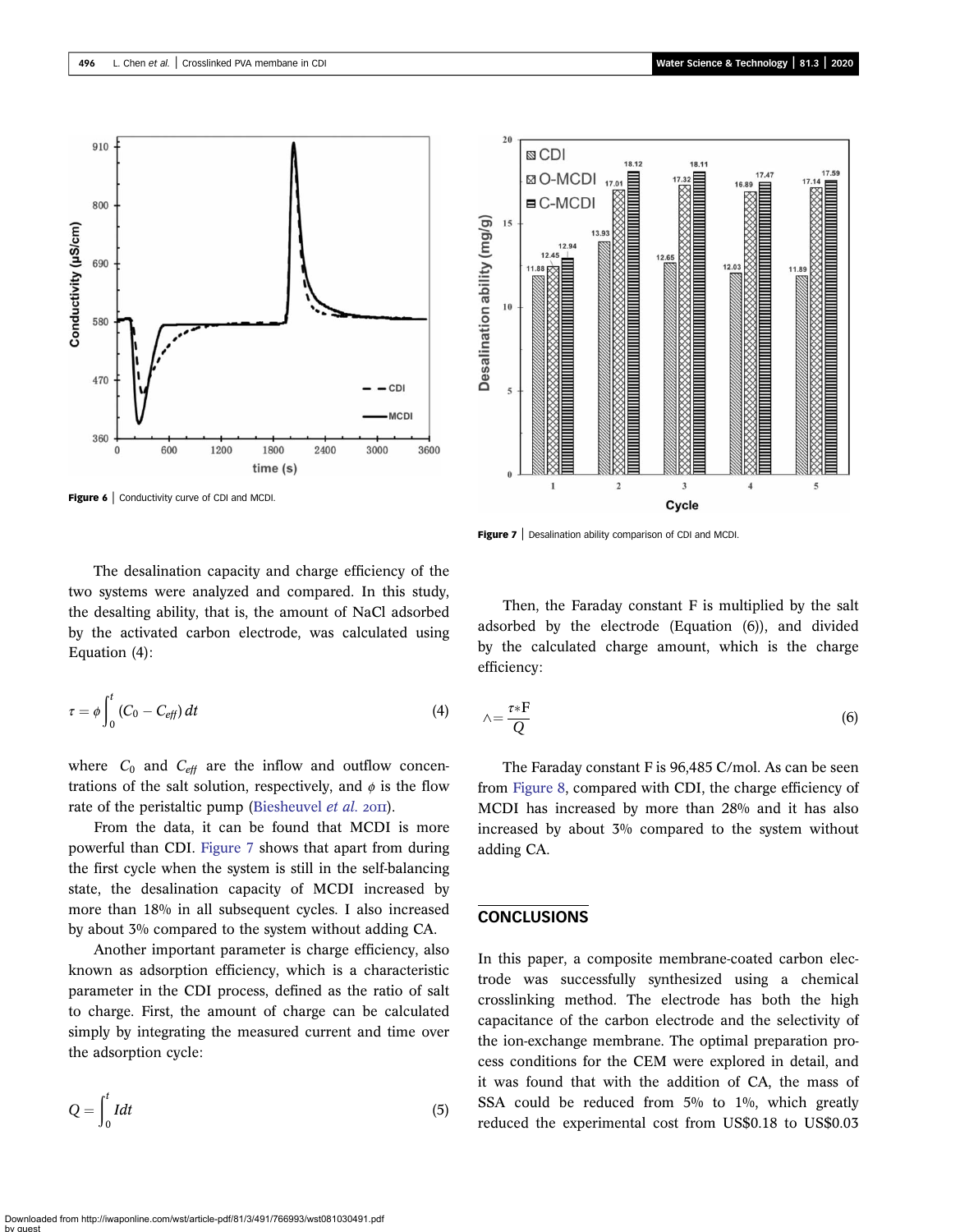<span id="page-6-0"></span>

Figure 8 | Charge efficiency comparison of CDI and MCDI.

per square meter. In addition to reducing the cost of the membrane, it also successfully achieved a high desalination efficiency. Compared with the original membrane, the crosslinked membrane modified by CA increased the charge efficiency and the adsorption capacity by about 3%. The prepared CEM was used in CDI, which not only met the characteristics of EDL adsorption and desorption, but also had the typical charge and discharge behavior of EDL capacitors. The MCDI coated with CEM was compared with pure CDI. It was found that the CEM greatly increased the adsorption capacity by more than 18% and enhanced the charge efficiency by about 28%.

# **REFERENCES**

- Bazant, M. Z., Thornton, K. & Ajdari, A. 2004 [Diffuse-charge](http://dx.doi.org/10.1103/PhysRevE.70.021506) [dynamics in electrochemical systems](http://dx.doi.org/10.1103/PhysRevE.70.021506). Physical Review E 70, 021506.
- Biesheuvel, P. M. 2009 [Thermodynamic cycle analysis for](http://dx.doi.org/10.1016/j.jcis.2008.12.018) [capacitive deionization](http://dx.doi.org/10.1016/j.jcis.2008.12.018). Journal of Colloid and Interface Science **332** (1), 258-264.
- Biesheuvel, P. M., Porada, S., Levi, M. & Bazant, M. Z. [Attractive forces in microporous carbon electrodes for](http://dx.doi.org/10.1007/s10008-014-2383-5) [capacitive deionization](http://dx.doi.org/10.1007/s10008-014-2383-5). Journal of Solid State Electrochemistry 18 (5), 1365–1376.
- Biesheuvel, P. M., van Limpt, B. & van der Wal, A. 2009 [Dynamic](http://dx.doi.org/10.1021/jp809644s) [adsorption/desorption process model for capacitive](http://dx.doi.org/10.1021/jp809644s) [deionization.](http://dx.doi.org/10.1021/jp809644s) The Journal of Physical Chemistry C 113 (14), 5636–5640.
- Biesheuvel, P. M., Zhao, R., Porada, S. & van der Wal, A. [Theory of membrane capacitive deionization including the](http://dx.doi.org/10.1016/j.jcis.2011.04.049) [effect of the electrode pore space](http://dx.doi.org/10.1016/j.jcis.2011.04.049). Journal of Colloid and Interface Science 360 (1), 239–248.
- Bolto, B., Tran, T., Hoang, M. & Xie, Z. 2009 [Crosslinked](http://dx.doi.org/10.1016/j.progpolymsci.2009.05.003) [poly\(vinyl alcohol\) membranes](http://dx.doi.org/10.1016/j.progpolymsci.2009.05.003). Progress in Polymer Science 34 (9), 969–981.
- Buck, R. P., Boles, J. H., Porter, R. D. & Margolis, J. A. 2002 [Glass](http://dx.doi.org/10.1021/ac60338a019) [electrode responses interpreted by the solid state](http://dx.doi.org/10.1021/ac60338a019) [homogeneous- and heterogeneous-site membrane potential](http://dx.doi.org/10.1021/ac60338a019) [theory.](http://dx.doi.org/10.1021/ac60338a019) Analytical Chemistry 46 (2), 255–261.
- Chen, L., Mao, S. D., Zhang, Y., Li, Z., Piao, X. Q., Sun, Z. & Zhao, R. 2020 [Preparation and optimization of crosslinked](http://dx.doi.org/10.3969/j.issn.1000-5641.201931003) [polyvinyl alcohol film and its application in capacitive](http://dx.doi.org/10.3969/j.issn.1000-5641.201931003) [deionization.](http://dx.doi.org/10.3969/j.issn.1000-5641.201931003) Journal of East China Normal University (Natural Science) 2020 (2), 120–130. doi:10.3969/j.issn.1000- 5641.201931003.